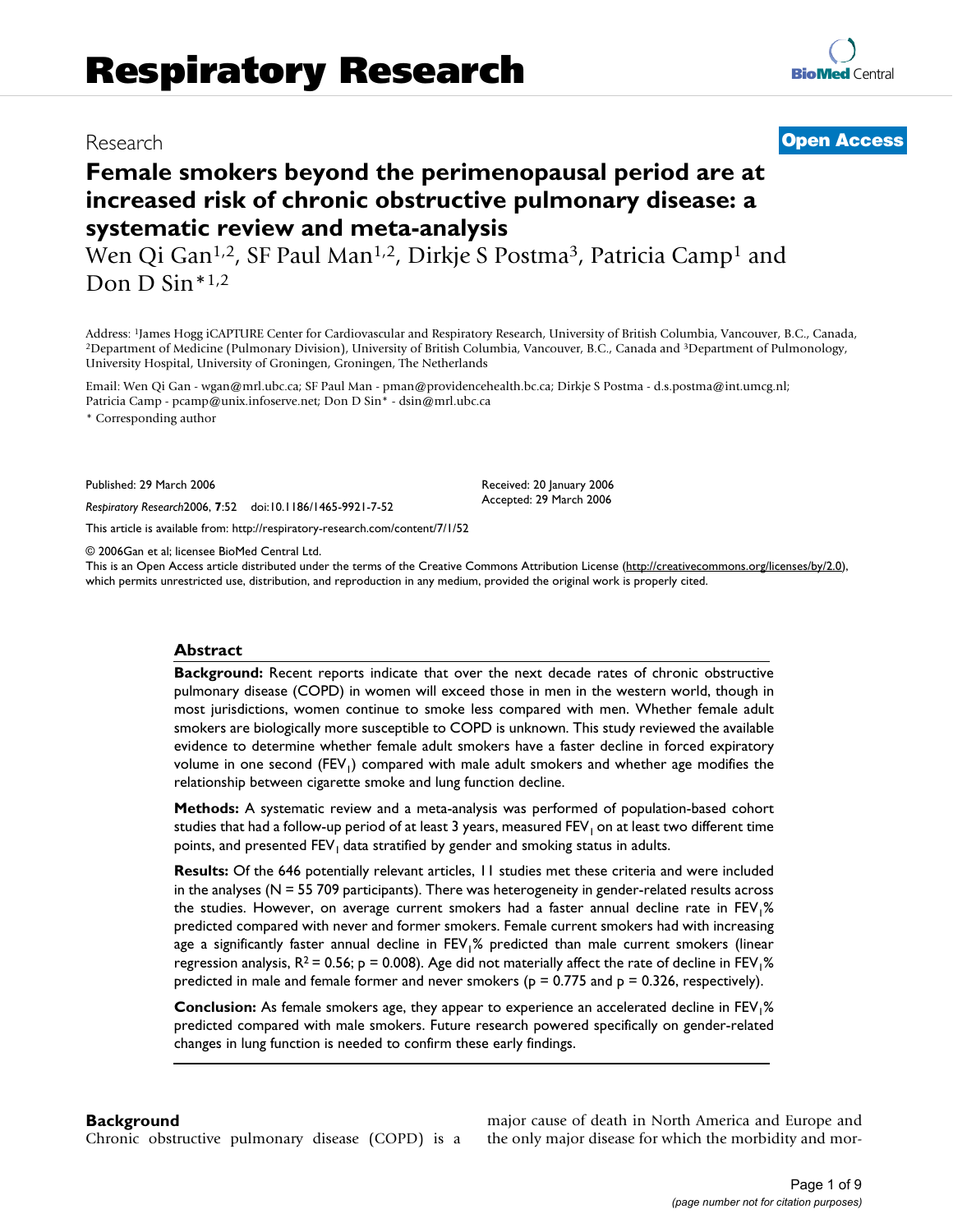| <b>Source</b>                                  | <b>Project name</b>                                                                                                                  | Sample size Women (%) |    | Average age at<br>baseline (year) | <b>Duration of follow</b><br>up (year) |  |  |
|------------------------------------------------|--------------------------------------------------------------------------------------------------------------------------------------|-----------------------|----|-----------------------------------|----------------------------------------|--|--|
| Viegi et al, $22$ 2001                         | Po River Delta Epidemiologic Study,<br>North Italy                                                                                   | 1774                  | 51 | 32                                | 8                                      |  |  |
| Chinn et al. $12$ 2005                         | <b>European Community Respiratory</b><br>Health Survey II, 27 centers, 26 were in<br>western Europe and one was in the<br><b>USA</b> | 6654                  | 51 | 34                                | 9                                      |  |  |
| Rijcken et al, <sup>13</sup> 1995              | Vlagtwedde-Vlaardingen study in the<br>Netherlands                                                                                   | 1619                  | 43 | 39                                | 25                                     |  |  |
| Jedrychowski et al, <sup>14</sup><br>1986      | Cracow Study in Cracow, Poland                                                                                                       | 1364                  | 64 | 40                                | $\overline{13}$                        |  |  |
| James et al, <sup>15</sup> 2005                | Busselton Health Study in Busselton,<br>Western Australia                                                                            | 9317                  | 51 | 42                                | 29                                     |  |  |
| Tashkin et al, <sup>16</sup> 1984              | <b>UCLA Population Studies in Los</b><br>Angeles County, USA                                                                         | 2401                  | 54 | 46                                | 5                                      |  |  |
| Sherrill et al. <sup>17</sup> 1996             | Tucson Epidemiology Study of<br>Obstructive Lung Disease in Tucson,<br>Arizona, USA                                                  | 477                   | 41 | 48                                | 8                                      |  |  |
| Connett et al, <sup>23</sup> 2003 <sup>†</sup> | Lung Health Study, 10 centres, nine in<br>the USA, one in Canada                                                                     | 5346                  | 37 | 48                                | 5                                      |  |  |
| Xu et al, <sup>18</sup> 1992                   | Six Cities Study in the USA                                                                                                          | 12 080                | 55 | 49                                | 6                                      |  |  |
| Vestbo et al, <sup>19</sup> 1996               | Copenhagen City Heart Study,<br>Denmark                                                                                              | 9435                  | 57 | 53                                | 5                                      |  |  |
| Griffith et al, <sup>20</sup> 2001             | Cardiovascular Health Study in the USA                                                                                               | 5242                  | 57 | 73                                | 7                                      |  |  |

#### **Table 1: Characteristics of studies included in meta-analyses\***

Symbols: \*: Order in table: average age at baseline; †: The participants were smokers with mild-to-moderate COPD.

tality are still increasing in these continents [1,2]. Although COPD is currently the 4th-leading cause of mortality and the 12th-leading cause of disability, by the year 2020 it will be the 3rd-leading cause of death and the 5thleading cause of disability worldwide [3,4]. Strikingly, this projected increase in COPD-related morbidity and mortality will be driven largely by the female population, a trend that started 20 years ago [5]. Some have ascribed this trend to increased smoking rates in women over the past two decades [6]. However, there are likely to be other factors involved. While female smoking rates have indeed increased relative to male rates since the 1970's, female smoking rates continue to be lower than those for men [5,7]. For example, in the US in 2003, 19% of adult women smoked versus 24% of adult men [8]. Moreover, even when women smoke, they consume on average fewer cigarettes per day and have lower serum cotinine levels compared with men, indicating that cigarette smoke exposure *per se* cannot account for the rising COPD burden in women [9]. These data raise the possibility that female smokers may be biologically more susceptible to COPD compared to male smokers. We conducted a systematic review and a meta-analysis to determine whether female smokers do or do not have increased susceptibility to COPD compared with male smokers. Additionally, since age is a major determinant of changes in lung function [10], we sought to determine whether age modified the relationship between smoking and lung function decline in both men and women.

# **Methods**

### *Search for relevant studies*

Using PUBMED (1966–January 2006) and EMBASE (1980–January 2006) electronic databases, we conducted a comprehensive literature search to identify studies related to the decline of lung function published before January 2006. We used lung function sensitive terms (forced expiratory volume, vital capacity) combined with design sensitive terms (cohort studies, longitudinal studies, follow-up studies, prospective studies), and smoking sensitive terms (smoke, cigarette, smoking) in our searches. The electronic searches were supplemented by scanning of the reference lists from retrieved articles to identify additional studies that may have been missed during the electronic search. We also contacted the primary authors of retrieved studies for additional data and/ or clarification of data, where necessary.

#### *Study selection and data abstraction*

The primary objective of this study was to compare the annual decline of lung function, measured as percent predicted forced expiratory volume in one second (FEV<sub>1</sub> % pred), which is an important phenotype of COPD [11], between men and women stratified according to smoking status. To mitigate methodological biases, we limited our search to studies that: (1) were population-based; (2) employed a longitudinal cohort design; (3) had a followup of at least 3 years; (4) measured  $FEV<sub>1</sub>$  on at least two different time points; and (5) presented  $FEV_1$  data strati-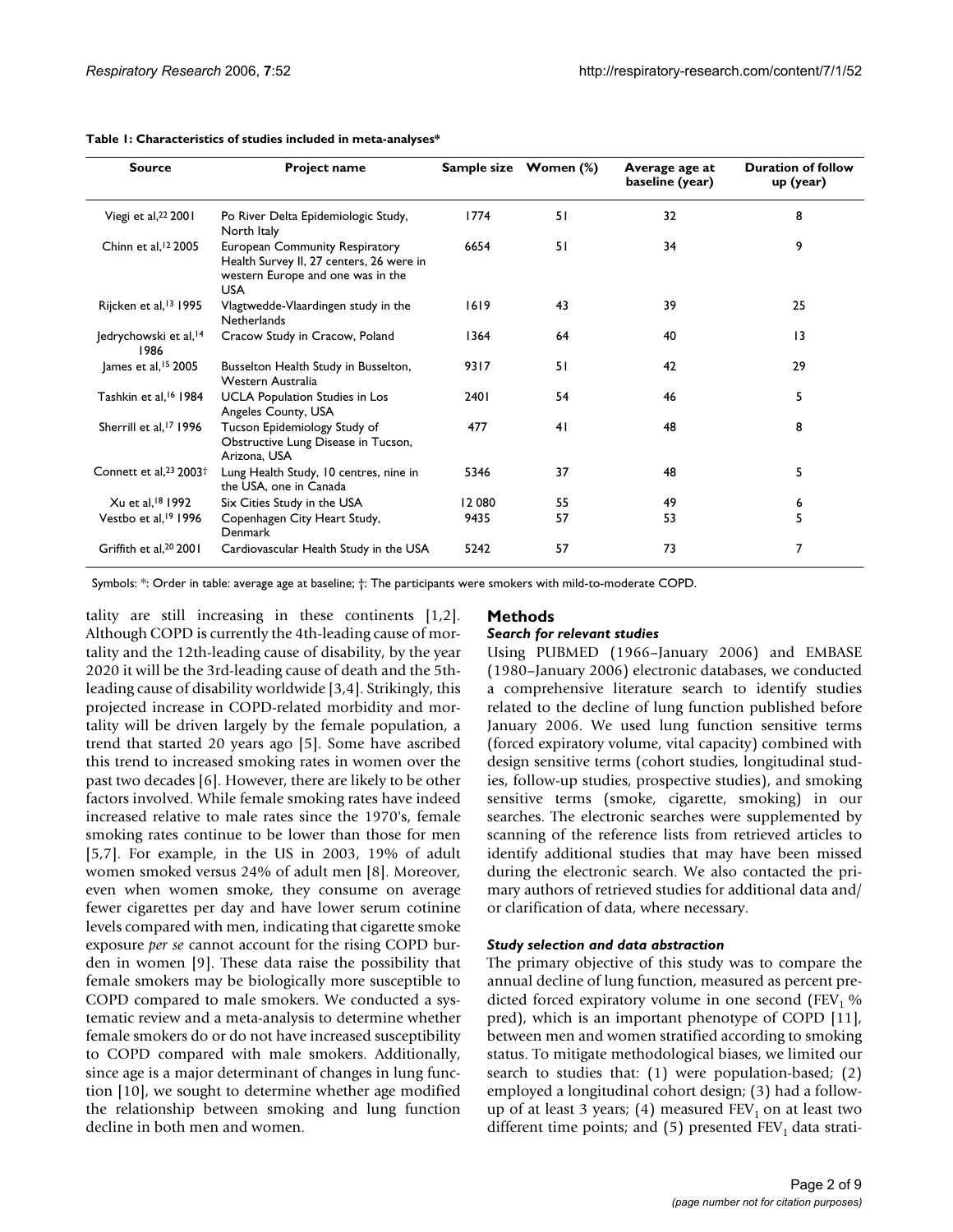| <b>Source</b>                              | Average age at<br>baseline (year) | <b>Never smokers</b> |           | <b>Former smokers</b>   |           |           | <b>Current smokers</b> |      |      |                 |
|--------------------------------------------|-----------------------------------|----------------------|-----------|-------------------------|-----------|-----------|------------------------|------|------|-----------------|
|                                            |                                   | <b>Women</b>         | Men       | $\mathsf{Difference}^*$ | Women     |           | Men Difference* Women  |      |      | Men Difference* |
| Viegi et al, $22$ 2001                     | 32                                | <b>NA</b>            | <b>NA</b> | <b>NA</b>               | $-0.12$   | $-0.21$   | 0.09                   | 0.12 | 0.13 | $-0.01$         |
| C hinn et al, 12 2005                      | 34                                | 0.78                 | 0.76      | 0.02                    | 0.91      | 0.76      | 0.15                   | 0.88 | 0.84 | 0.04            |
| Rijcken et al, <sup>13</sup> 1995          | 39                                | 0.83                 | 0.96      | $-0.13$                 | 0.89      | 0.87      | 0.02                   | 0.97 | ЫI   | $-0.14$         |
| Jedrychow ski et<br>al. <sup>14</sup> 1986 | 40                                | 1.35                 | 1.13      | 0.22                    | <b>NA</b> | <b>NA</b> | <b>NA</b>              | .4   | l.46 | $-0.05$         |
| James et al, <sup>15</sup> 2005            | 42                                | 0.87                 | 0.91      | $-0.04$                 | 0.99      | 1.01      | $-0.02$                | 1.05 | 1.22 | $-0.17$         |
| Tashkin et al. <sup>16</sup><br>1984       | 46                                | 1.51                 | 1.70      | $-0.19$                 | 1.36      | 1.65      | $-0.29$                | 1.97 | 2.15 | $-0.18$         |
| Sherrill et al, <sup>17</sup> 1996         | 48                                | 0.50                 | 0.44      | 0.06                    | 0.49      | 0.85      | $-0.36$                | 0.66 | 0.49 | 0.17            |
| Connett et al, <sup>23</sup><br>2003       | 48                                | <b>NA</b>            | <b>NA</b> | <b>NA</b>               | 0.37      | 0.07      | 0.30                   | 1.20 | 1.05 | 0.15            |
| Xu et al, <sup>18</sup> 1992               | 49                                | 1.08                 | 0.98      | 0.10                    | 1.11      | 0.89      | 0.22                   | 1.42 | 1.37 | 0.05            |

Table 2: Annual decline rate in FEV<sub>1</sub>% pred/yr in men and women according to smoking status

Each cell represents annual change in FEV<sub>1</sub>% pred/yr, unless otherwise indicated.

Symbols: \*:A positive number denotes a larger decline in FEV<sub>1</sub>% pred in women; a negative number denotes a large decline in FEV<sub>1</sub>% pred in men; †: Never smokers and former smokers were combined as non-smokers in the article since they did not differ in FEV<sub>1</sub>% pred decline.

fied by gender and smoking status. We excluded cross-sectional studies, or studies that evaluated occupational exposures on lung function. We also excluded studies whose primary focus was on secondhand smoke exposures. From each retrieved article, two independent investigators abstracted the following information: project name, sample size, average age at baseline, proportionality of women, duration of follow up, and annual decline rate of  $FEV<sub>1</sub>$ % pred stratified by gender and smoking status (Table 1, Table 2). Any questions or discrepancies regarding these data were resolved through iteration and consensus.

### *Statistical analysis*

We used the annual change in the rate of  $FEV<sub>1</sub>%$  pred reported in the studies to conduct the primary analyses. Annual changes in  $FEV<sub>1</sub>$ % pred were calculated by subtracting the final  $FEV<sub>1</sub>$ % pred from the baseline value and dividing the difference by the number of years of followup. For studies that only provided absolute  $FEV<sub>1</sub>$  values [12-20], we calculated FEV<sub>1</sub>% pred by applying a published prediction equation to the absolute values [21]. The reported baseline mean age and height were used in these calculations. For studies that did not report data on the subjects' height [12,14,17-19], we imputed 174 cm for men and 161 cm for women because the populations of these studies had similar race and age profiles as those reported in James's study (Table 2) [15]. We compared the annual changes in  $FEV<sub>1</sub>$ % pred between women and men across smoking status by using male values as the referent. A positive value denoted a larger decline in women, while a negative value denoted a larger decline in men. We hypothesized that age might be an important modifier for the relationship between smoking and gender-related

decline in lung function since the incidence of obstructive airways disease in women increases sharply in the postmenopausal period [5]. We used both unweighted and weighted linear regression techniques to assess genderrelated differences in the annual decline of  $FEV<sub>1</sub>$ % pred. In the weighted analysis, we used the sample size of men and women in each smoking category as the weights. All tests were two-tailed in nature and were performed using statistical software SAS (version 9.1, SAS Institute, Carey, N.C).

# **Results**

A summary of the search strategy is shown in Figure 1. The original search yielded 466 and 180 citations in PUBMED and EMBASE, respectively. The abstracts of these articles were selected and reviewed. Of these, 67 articles were retrieved for a detailed review. After excluding studies that used identical cohorts ( $n = 41$ ) and studies that had insufficient data ( $n = 15$ ), we were left with 11 original studies that met the inclusion criteria. The baseline characteristics of these studies are summarized in Table 1. Collectively, there were 55 709 participants in these studies, 52% were women, and the baseline average age of the cohorts varied from 32 to 73 years. The duration of follow-up ranged from 5 to 29 years.

Table 2 summarizes the annual decline in  $FEV<sub>1</sub>$ % pred in both men and women according to smoking status. In general, older cohorts experienced a faster decline in  $FEV<sub>1</sub>$ % pred/yr compared with younger cohorts and current smokers had a faster decline in  $FEV<sub>1</sub>% pred/yr com$ pared with never smokers. Former smokers had similar decline rates in  $FEV<sub>1</sub>% pred/yr$  as never smokers. There were four studies that provided data on lung function changes stratified by the mean daily consumption of ciga-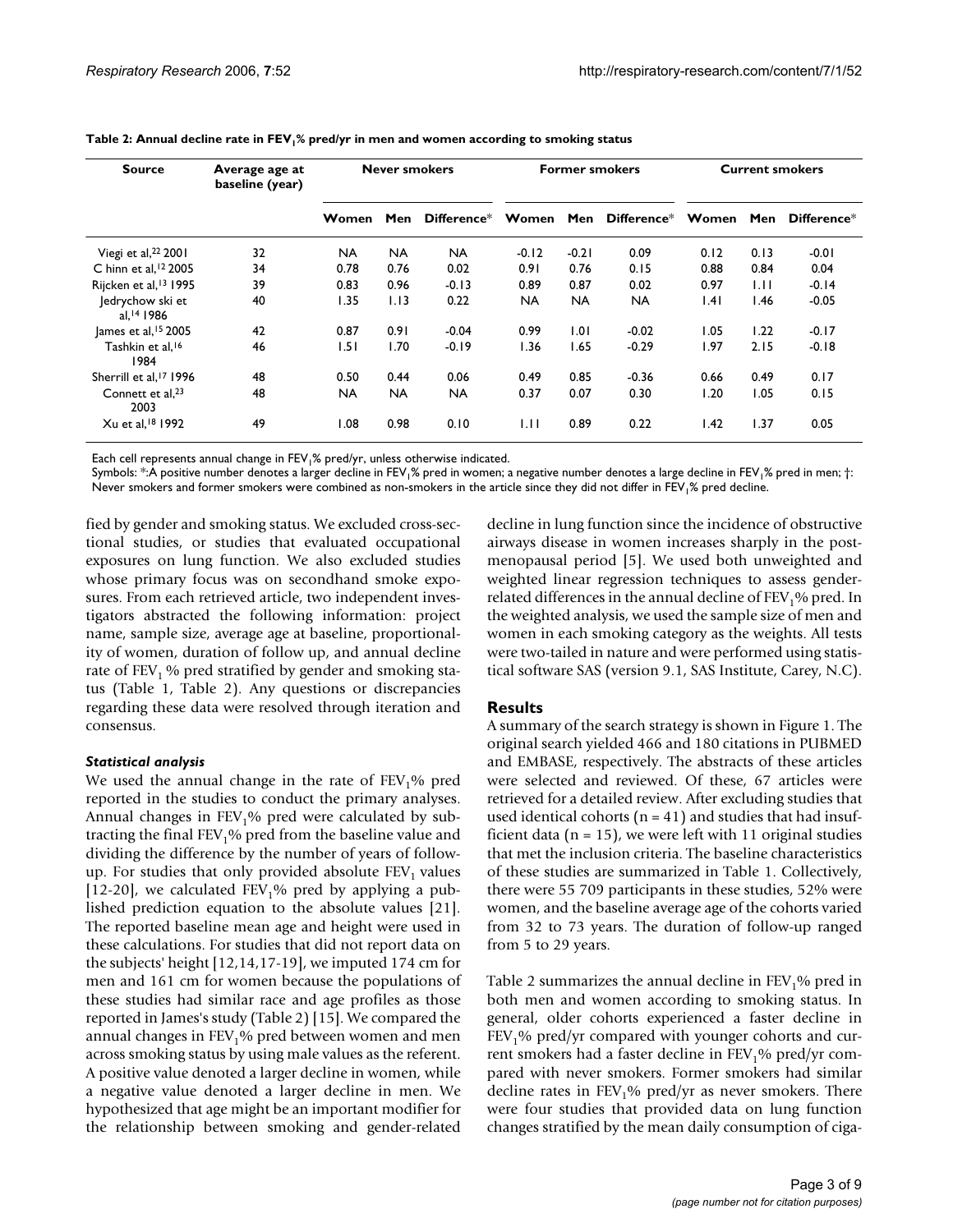

#### Figure 1 Flow diagram of study selection.

rettes [15,18,19,22]. There was a dose-dependent acceleration in the decline of  $FEV<sub>1</sub>$ % pred/yr (Table 3).

In current smokers, with increasing age, women had a significantly faster decline in  $FEV<sub>1</sub>$ % pred/yr compared with men ( $R^2$  = 0.56;  $p$  = 0.008), while in former and never smokers, age did not significantly modify the rate of decline in FEV<sub>1</sub>% pred/yr between men and women ( $p =$ 0.775 and  $p = 0.326$ , respectively) (Figure 2). There were no material differences in the results between the weighted and unweighted analyses. The three average agedifference in  $FEV<sub>1</sub>$ % pred/yr regression lines diverged at  $\sim$ 45 to 50 years of age. As a sensitivity assessment, we repeated the analysis after excluding the study by Griffith and colleagues [20], which appeared to an outlier in Figure 3. In the sensitivity analysis, female compared with male smokers still had a faster decline in  $FEV<sub>1</sub>%$  pred/yr  $(R<sup>2</sup> = 0.40; p = 0.050)$ , while in former smokers and never smokers, there were no gender differences (in former smokers,  $R^2 = 0.14$ ;  $p = 0.323$ ; in never smokers,  $R^2 = 0.28$ and  $p = 0.179$ ).

## **Discussion**

The present systematic review indicates that female compared with male smokers experienced a faster decline in lung function beyond age 45 to 50 years. This trend was evident even in female smokers who smoked only a modest amount of cigarettes (<15 g/day). In non- or ex-smokers, there were no significant gender-related changes in  $FEV<sub>1</sub>$ % pred over time. However, there was considerable heterogeneity in the results across the studies (see table 2 and figure 3) and as such these data should be interpreted cautiously. Additional prospective longitudinal studies powered specifically on gender-related changes in lung function in the post-menopausal age group are needed to confirm these observations.

The findings from the present study are consistent with other studies, which were not included in this review [21- 29]. Prescott and colleagues reported similar findings from two independent population samples: Copenhagen City Heart Study (CCHS) and Glostrup Population Studies (GPS) [24]. In both samples, when adjusted for packyears of smoking, female smokers had a faster decline in lung function compared with male smokers. In the CCHS, the estimated excess loss of  $FEV<sub>1</sub>$  was 7.4 ml per pack-year in female current smokers and 6.3 ml per pack-year in male current smokers. In the GPS, the estimated excess loss of  $FEV<sub>1</sub>$  was 10.5 ml per pack-year in the female current smokers and 8.4 ml per pack-year in the male current smokers. Importantly, in both samples, even after adjust-

**Table 3: Annual decline rate in FEV1% pred/yr for female and male current smokers stratified by the daily amount of cigarette consumption**

| <b>Source</b>                   | Average age at<br>baseline (year) | <b>Never smokers</b> |           | $<$ 15 g/day |      |      | $15$ g/day                              |      |       |                 |
|---------------------------------|-----------------------------------|----------------------|-----------|--------------|------|------|-----------------------------------------|------|-------|-----------------|
|                                 |                                   | Women                | Men       |              |      |      | Difference* Women Men Difference* Women |      |       | Men Difference* |
| Viegi et al, $22$ 2001          | 32                                | <b>NA</b>            | <b>NA</b> | <b>NA</b>    | 0.08 | 0.12 | $-0.04$                                 | 0.22 | 0.15  | 0.07            |
| James et al, $15$ 2005          | 42                                | 0.87                 | 0.91      | $-0.04$      | 0.97 | 1.12 | $-0.15$                                 | 1.13 | I.26  | $-0.13$         |
| Xu et al, <sup>18</sup> 1992    | 49                                | 0.08                 | 0.98      | 0.10         | 1.16 | 0.97 | 0.19                                    | 1.51 | l .44 | 0.07            |
| Vestbo et al. <sup>1</sup> 1996 | 53                                | 1.00                 | 0.83      | 0.17         | I.23 | 0.98 | 0.25                                    | 1.32 | 1.22  | 0.10            |
| Total                           | --                                | 0.99                 | 0.91      | 0.08         | I.IO | 0.95 | 0.15                                    | 1.35 | I.23  | 0.12            |

Each cell represents annual change in FEV<sub>1</sub>% pred, unless otherwise indicated.

Symbols: \*: A positive number denotes a larger decline in FEV<sub>1</sub>% pred in women; a negative number denotes a larger decline in FEV<sub>1</sub>% pred in men.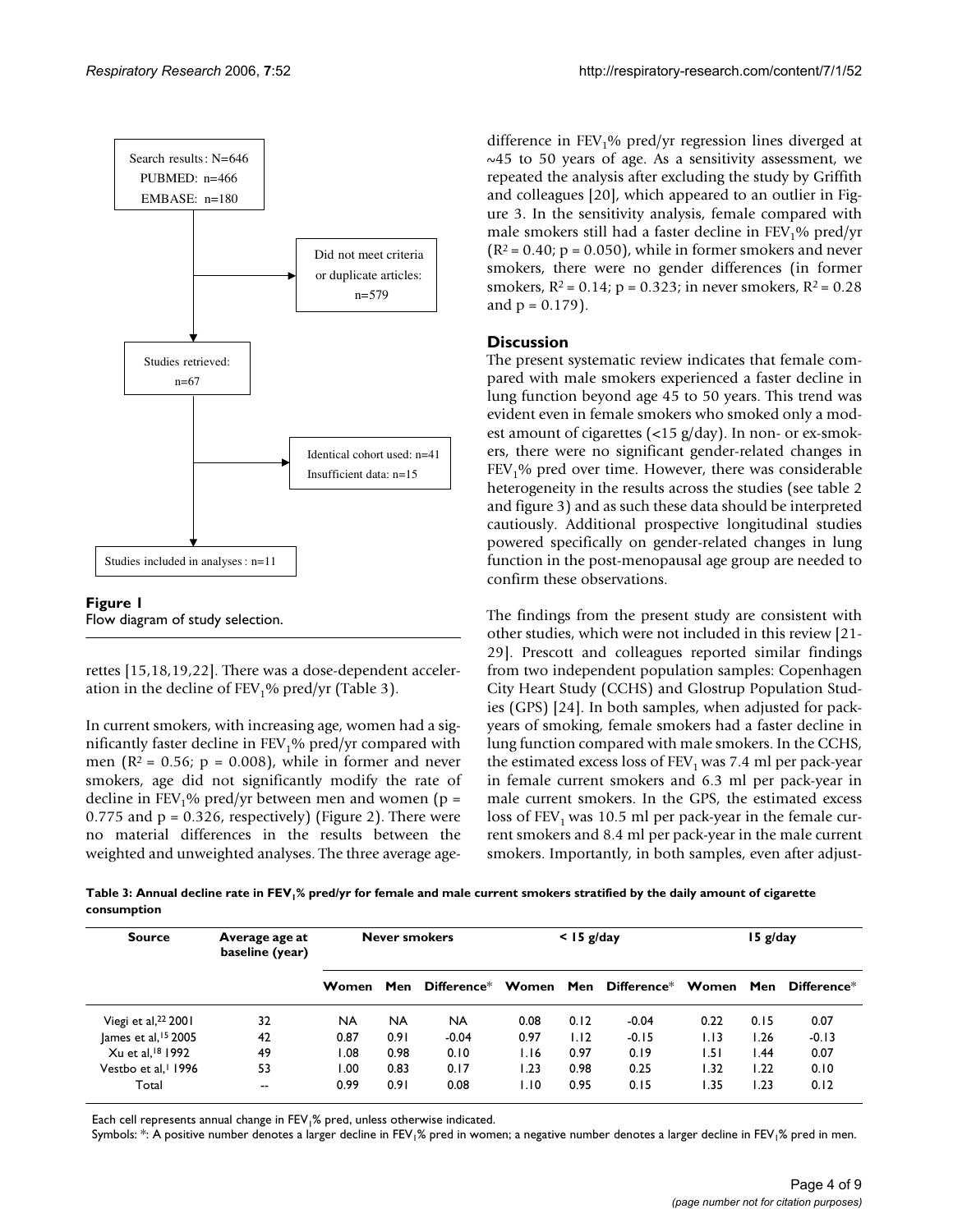



ments of daily tobacco consumption and years of smoking, female smokers had a higher risk of hospitalization for COPD compared with male smokers (relative risk, RR, 1.5, 95% confidence interval, CI, 1.2–2.1 in the CCHS and RR, 3.6, 95% CI, 1.4–9.0 in the GPS) [24]. Furthermore, women with impaired lung function ( $FEV<sub>1</sub> < 40%$ ) pred) had a higher risk of death from all causes (RR, 5.0 for women, 2.7 for men) and of deaths from obstructive lung diseases (RR, 57 for women, 34 for men,) compared with men [25]. Xu and colleagues studied 1 618 male and 1 669 female adults aged 40–69 yrs in the Beijing Respiratory Health Study [28]. Although female never smokers had better lung function than did male never smokers, female current smokers had significantly lower lung function compared with male smokers [28]. In a genetics study of early onset COPD, Silverman and colleagues found that

female first-degree current or ex-smoking relatives of the probands were almost two times more likely to demonstrate mild airflow limitation (FEV<sub>1</sub> <80% predicted) and over three times more likely to have severe airflow limitation (FEV<sub>1</sub> <40% predicted) than did male relatives [29].

Although the present study did not evaluate effects of smoking cessation on lung function in men and women, data from the Lung Health Study indicates that female quitters may experience larger gains in lung function than do male sustained quitters. In that study, female sustained quitters experienced a 2.5 fold larger improvement in  $FEV<sub>1</sub>$ % pred than did male sustained quitters after one year of smoking cessation [30]. These data, in conjunction with results of the present systematic review, suggest that female smokers have increased susceptibility for COPD,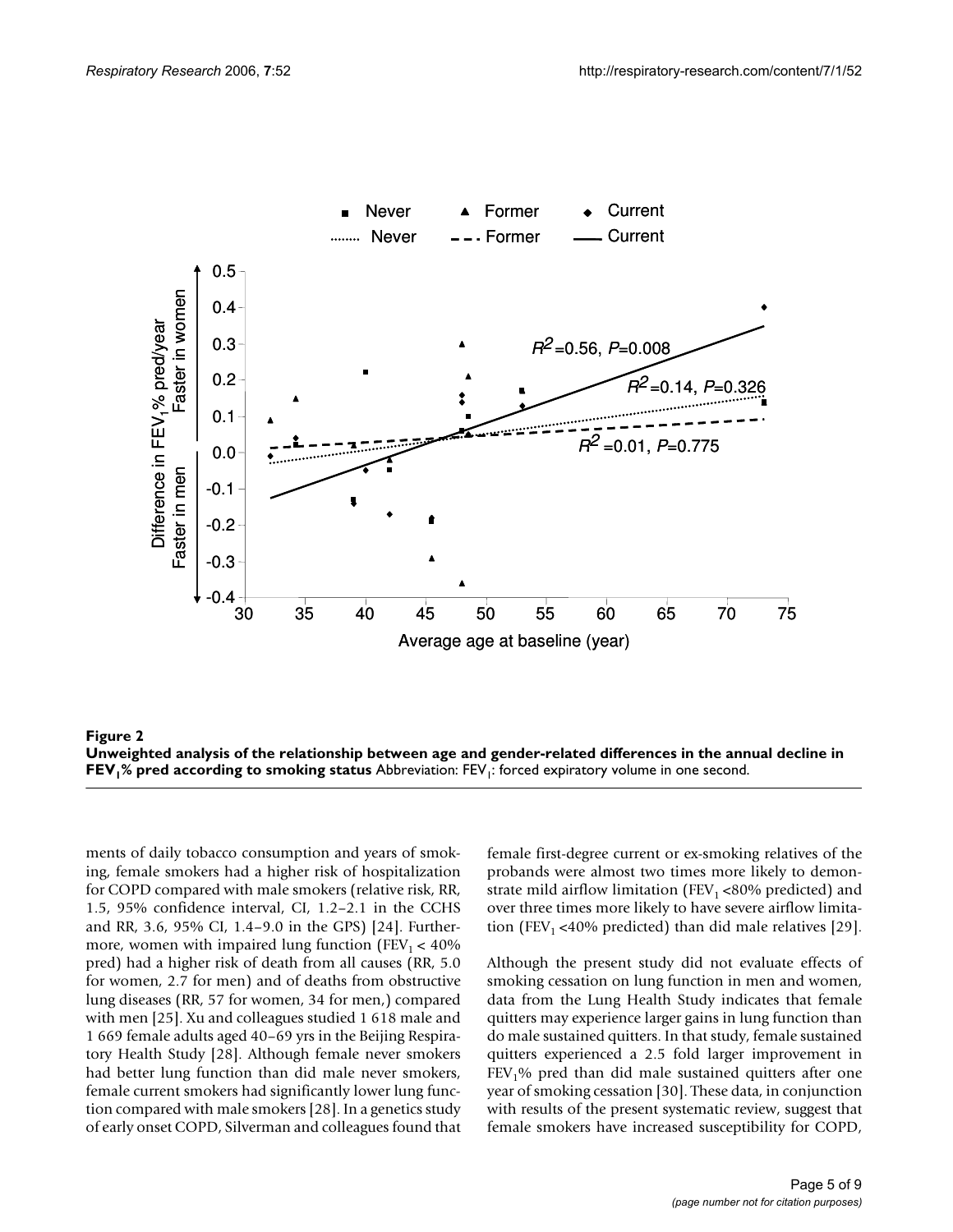

**Figure 3** Weighted analysis of the relationship between age analysis of the annual decline in FEV1% pred for cur-**Weighted analysis of the relationship between age and gender-related differences in the annual decline in FEV1% pred for current smokers** The regression line is weighted by the numbers of current smokers. The diameter of each circle is proportional to the number of current smokers in each study. Abbreviation: FEV<sub>1</sub>: forced expiratory volume in one second.

especially after age 45 to 50 years. With smoking cessation, however, female quitters may experience a larger recovery of their lung function than do male quitters.

Although our study was not designed to evaluate the effects of smoking in adolescent youths, previous studies indicate that smoking may also have a greater (negative) impact on lung growth in female than male youngsters. Gold et al [31] found that among adolescents, smoking five or more cigarettes a day, as compared with never smokers, was associated with a 1.09% per year reduction in the growth rate of  $FEV<sub>1</sub>$  in girls, while for boys, smoking reduced FEV<sub>1</sub> growth by only 0.20%/yr. Patel et al [27] found that exposure to cigarette smoke during childhood was an independent risk factor for the development of obstructive airways disease in women but not in men.

Thus, the relationship between gender, age and  $FEV<sub>1</sub>$ changes may be U-shaped.

The mechanisms responsible for the increased susceptibility of women to cigarette smoke are largely unknown. There is now a general consensus that inflammation is at the heart of the pathobiology of COPD and that the inflammatory process involves both the lung (airways and parenchyma) and the systemic circulation [32-34]. The intensity of the inflammatory process in the airways and in the systemic circulation is associated with severity of  $FEV<sub>1</sub>$  impairment [33,34]. Whether women are more likely to demonstrate airway inflammation compared with men is unknown. Interestingly, women in the general population are known to have higher circulating Creactive protein levels, a marker of systemic inflamma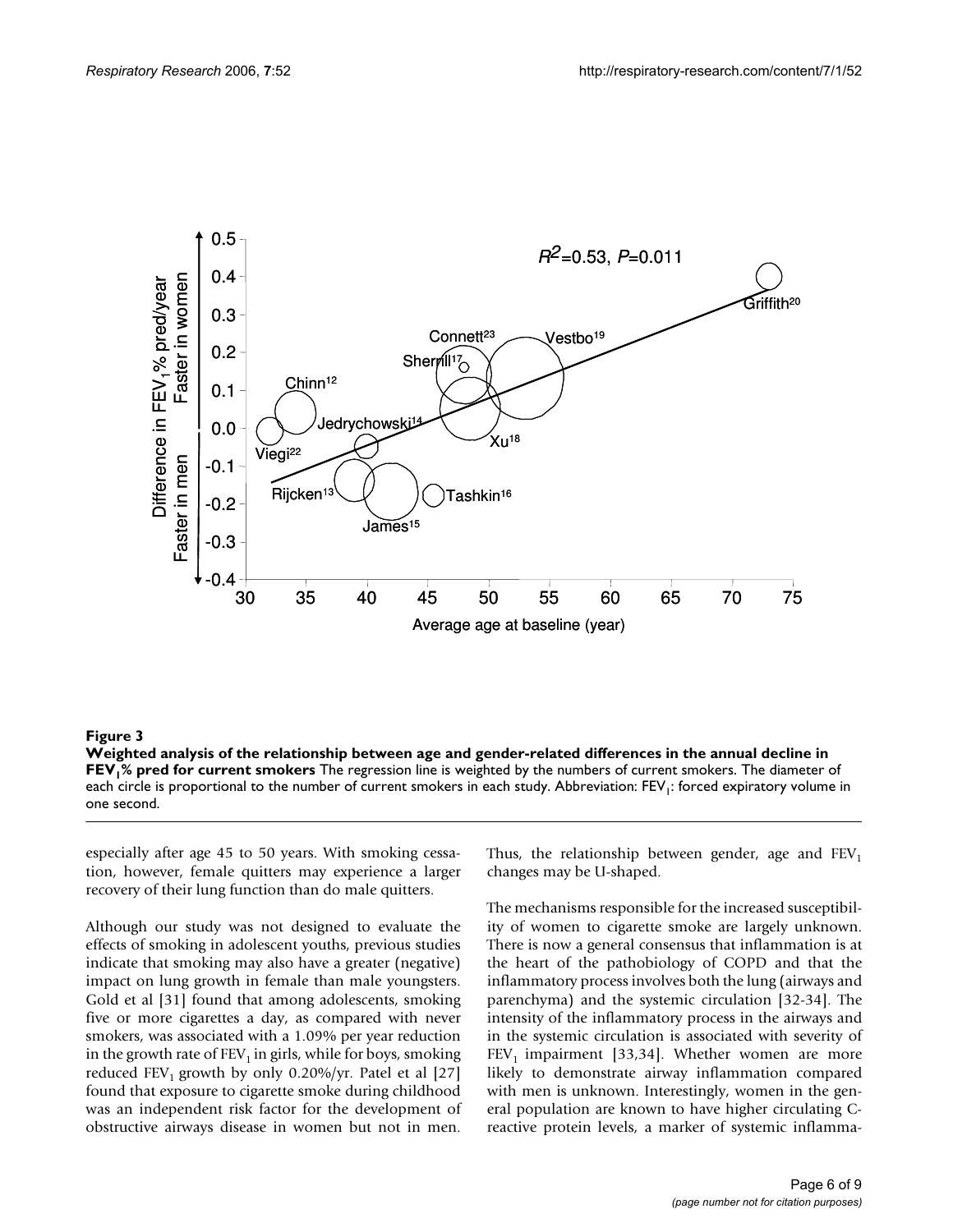tion, but only after  $\sim$  50 years of age [35]. Since active smoking amplifies systemic inflammation, independent of other factors [36], smoking-inflammation pathway may be an important contributor to the increased risk observed in women in the peri and post-menopausal periods. Further research is needed to confirm this hypothesis.

Another potential mechanism may relate to bronchial hyperresponsiveness. In the Lung Health Study, there was a higher prevalence of bronchial hyperresponsiveness among women than among men (85% in women versus 59% of the men) [37]. In another population-based study, Leynaert and coworkers demonstrated increased prevalence of bronchial hyperresponsiveness in women, even after adjustments for respiratory symptoms, atopy, or lung function parameters [38]. Paoletti et al [39] also found increased risk of bronchial hyperresponsiveness among women compared with men independent of baseline lung function. In women, they observed that current smokers had significantly more reactive airways than did non- or ex-smokers. However, in men, smoking status made no material impact on bronchial responsiveness [39]. These data may be clinically relevant since bronchial hyperresponsiveness has been associated with increased risk of both COPD progression [40] and COPD mortality [41].

Additionally, cigarette smoke may modify hormonal status in women, which may affect lung function. Women who are active smokers become relatively estrogen deficient compared with non-smokers because cigarette smoke induces cytochrome P450 isoenzymes CYP1A1 and CYP1A2, which alter estrogen metabolism leading to increased production of inactive catechols [42]. Hormone replacement therapy in the post-menopausal period is associated with improved lung function, reducing the risk of airflow obstruction by  $\sim$ 25% [43]. Hormone replacement therapy also reduces bronchial hyperresponsiveness in post-menopausal women [44].

An alternative hypothesis for higher susceptibility of females to smoking may be differences in lung development between females and males. Interestingly, relative to male rates, female rates of obstructive airway diseases increase sharply during adolescence [45]. Before pubescence, girls have smaller lung volumes than do boys but generate higher flows [46]. During teenage years, airways and lung volumes demonstrate isotropic growth in boys. In girls, however, airway growth becomes disproportionately smaller relative to lung volume growth, indicating dysanapsis [47]. Thus, for any given lung volume and size, women have smaller airways compared with men, which may make the airways more susceptible to the adverse effects of cigarette smoke.

There were several limitations to the study. Firstly, we used only a crude marker of smoking (i.e. self-report of smoking). Since male smokers generally smoke more cigarettes than do female smokers and have a longer smoking history, we may have underestimated the true effects of cigarette smoking in the female population [9]. Secondly, as with most systematic reviews, publication bias is a source of concern. Figure 3 indicates that there were no material differences in results between large and small studies, suggesting that publication bias did not significantly affect the results.

## **Conclusion**

We found that beyond age 45 to 50 years, female smokers appear to experience an accelerated decline in  $FEV<sub>1</sub>%$ pred/yr compared with male smokers. Additional prospective longitudinal studies powered specifically on gender-related changes in lung function in the postmenopausal age group are needed to confirm these observations. In view of the growing incidence of smoking and the COPD in the female population, there is an urgent need to promote smoking abstinence and cessation in the female population.

## **Abbreviations**

CCHS: Copenhagen City Heart Study

COPD: chronic obstructive pulmonary disease

 $FEV<sub>1</sub>$ : forced expiratory volume in one second

GPS: Glostrup Population Studies

Pred: predicted

RR: relative risk

Yr: year

# **Competing interests**

This project is supported by ICEBERGS (Interdisciplinary Capacity Enhancement: Bridging Excellence in Respiratory Disease and Gender Studies), which is funded by the Canadian Institutes of Health Research (IGH / ICRH), the Canadian Lung Association, and the Heart and Stroke Foundation of Canada.

### **Authors' contributions**

All authors have made substantial intellectual contribution to the interpretation of the results and drafting of the manuscript.

### **Acknowledgements**

The authors thank Dr. Giovanni Viegi for providing additional data for this study as well as all the other authors of the primary studies who contributed their time and data to this project.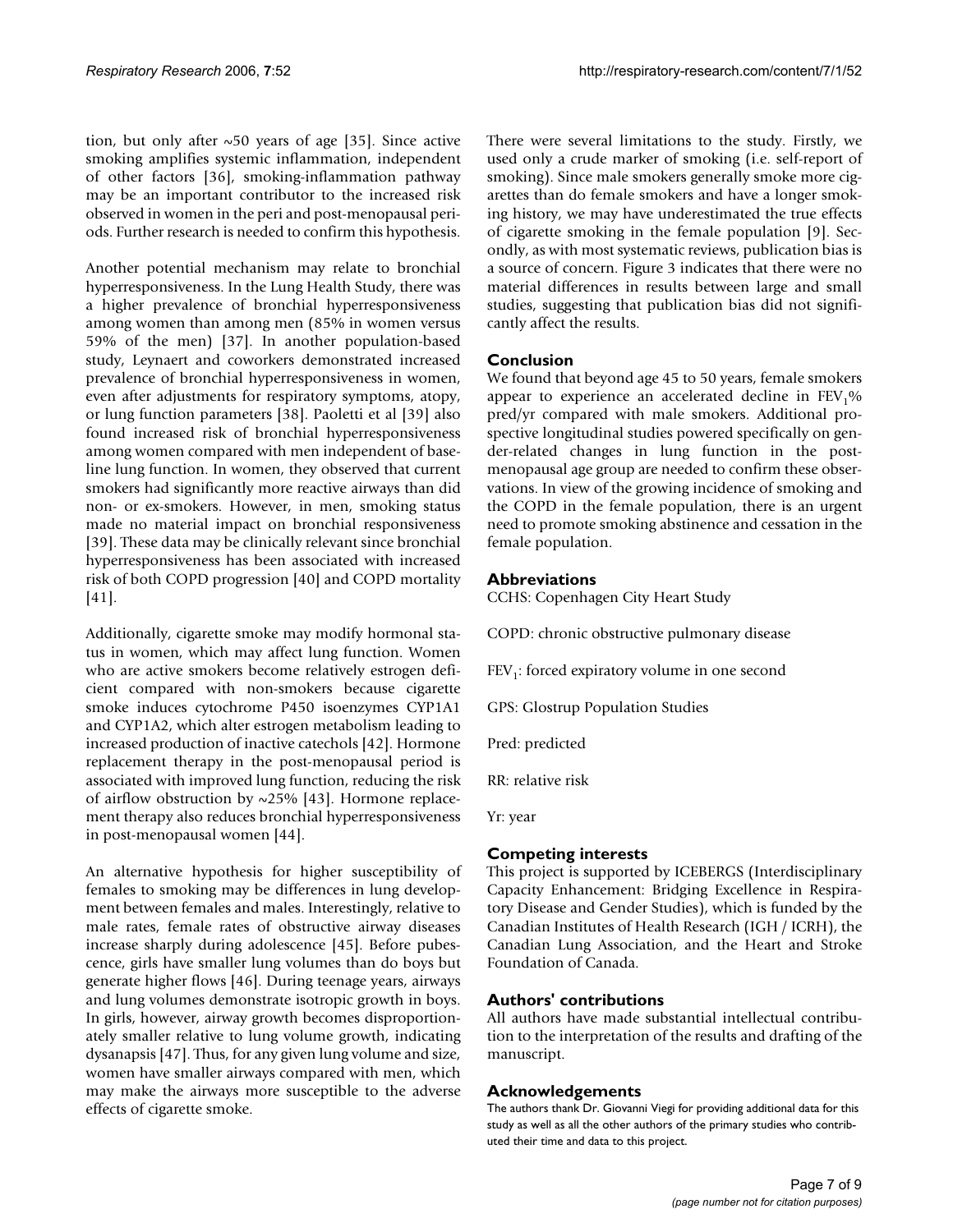#### **References**

- 1. Murray CJ, Lopez AD: **[Alternative projections of mortality and](http://www.ncbi.nlm.nih.gov/entrez/query.fcgi?cmd=Retrieve&db=PubMed&dopt=Abstract&list_uids=9167458) [disability by cause 1990–2020: Global Burden of Disease](http://www.ncbi.nlm.nih.gov/entrez/query.fcgi?cmd=Retrieve&db=PubMed&dopt=Abstract&list_uids=9167458) [Study.](http://www.ncbi.nlm.nih.gov/entrez/query.fcgi?cmd=Retrieve&db=PubMed&dopt=Abstract&list_uids=9167458)** *Lancet* 1997, **349:**1498-1504.
- 2. Brown CA, Crombie IK, Tunstall-Pedoe H: **[Failure of cigarette](http://www.ncbi.nlm.nih.gov/entrez/query.fcgi?cmd=Retrieve&db=PubMed&dopt=Abstract&list_uids=8189166) [smoking to explain international differences in mortality](http://www.ncbi.nlm.nih.gov/entrez/query.fcgi?cmd=Retrieve&db=PubMed&dopt=Abstract&list_uids=8189166) [from chronic obstructive pulmonary disease.](http://www.ncbi.nlm.nih.gov/entrez/query.fcgi?cmd=Retrieve&db=PubMed&dopt=Abstract&list_uids=8189166)** *J Epidemiol Community Health* 1994, **48:**134-139.
- 3. Michaud CM, Murray CJ, Bloom BR: **[Burden of disease implica](http://www.ncbi.nlm.nih.gov/entrez/query.fcgi?cmd=Retrieve&db=PubMed&dopt=Abstract&list_uids=11176854)[tions for future research.](http://www.ncbi.nlm.nih.gov/entrez/query.fcgi?cmd=Retrieve&db=PubMed&dopt=Abstract&list_uids=11176854)** *JAMA* 2001, **285:**535-539.
- 4. Sullivan SD, Ramsey SD, Lee TA: **[The economic burden of](http://www.ncbi.nlm.nih.gov/entrez/query.fcgi?cmd=Retrieve&db=PubMed&dopt=Abstract&list_uids=10673466) [COPD.](http://www.ncbi.nlm.nih.gov/entrez/query.fcgi?cmd=Retrieve&db=PubMed&dopt=Abstract&list_uids=10673466)** *Chest* 2000, **117:**5S-9S.
- 5. Mannino DM, Homa DM, Akinbami LJ, Ford ES, Redd SC: **Chronic obstructive pulmonary disease surveillance – United States, 1971–2000.** *MMWR Surveill Summ* 2002, **51:**1-16.
- 6. Zorrilla-Torras B, Garcia-Marin N, Galan-Labaca I, Gandarillas-Grande A: **[Smoking attributable mortality in the community](http://www.ncbi.nlm.nih.gov/entrez/query.fcgi?cmd=Retrieve&db=PubMed&dopt=Abstract&list_uids=15788803) [of Madrid: 1992–1998.](http://www.ncbi.nlm.nih.gov/entrez/query.fcgi?cmd=Retrieve&db=PubMed&dopt=Abstract&list_uids=15788803)** *Eur J Public Health* 2005, **15:**43-50.
- 7. U.S. Department of Health and Human Services: **Reducing tobacco use: a report of the Surgeon General.** Atlanta, Georgia: U.S. Department of Health and Human Services, CDC; 2000.
- 8. Centers for Disease control: **Cigarette Smoking Among Adults – United States.** 2003 [[http://www.cdc.gov/mmwr/preview/](http://www.cdc.gov/mmwr/preview/mmwrhtml/mm5420a3.htm#tab) [mmwrhtml/mm5420a3.htm#tab](http://www.cdc.gov/mmwr/preview/mmwrhtml/mm5420a3.htm#tab)].
- 9. Gillum RF: **[Frequency of attendance at religious services and](http://www.ncbi.nlm.nih.gov/entrez/query.fcgi?cmd=Retrieve&db=PubMed&dopt=Abstract&list_uids=15917059) [cigarette smoking in American women and men: the Third](http://www.ncbi.nlm.nih.gov/entrez/query.fcgi?cmd=Retrieve&db=PubMed&dopt=Abstract&list_uids=15917059) [National Health and Nutrition Examination Survey.](http://www.ncbi.nlm.nih.gov/entrez/query.fcgi?cmd=Retrieve&db=PubMed&dopt=Abstract&list_uids=15917059)** *Prev Med* 2005, **41:**607-613.
- 10. Fletcher C, Peto R: **[The natural history of chronic airflow](http://www.ncbi.nlm.nih.gov/entrez/query.fcgi?cmd=Retrieve&db=PubMed&dopt=Abstract&list_uids=871704) [obstruction.](http://www.ncbi.nlm.nih.gov/entrez/query.fcgi?cmd=Retrieve&db=PubMed&dopt=Abstract&list_uids=871704)** *Br Med J* 1977, **1:**1645-1648.
- Pauwels RA, Rabe KF: [Burden and clinical features of chronic](http://www.ncbi.nlm.nih.gov/entrez/query.fcgi?cmd=Retrieve&db=PubMed&dopt=Abstract&list_uids=15313363) **[obstructive pulmonary disease \(COPD\).](http://www.ncbi.nlm.nih.gov/entrez/query.fcgi?cmd=Retrieve&db=PubMed&dopt=Abstract&list_uids=15313363)** *Lancet* 2004, **364:**613-620.
- 12. Chinn S, Jarvis D, Melotti R, Luczynska C, Ackermann-Liebrich U, Anto JM, Cerveri I, de Marco R, Gislason T, Heinrich J, Janson C, Kunzli N, Leynaert B, Neukirch F, Schouten J, Sunyer J, Svanes C, Vermeire P, Wjst M, Burney P: **[Smoking cessation, lung function,](http://www.ncbi.nlm.nih.gov/entrez/query.fcgi?cmd=Retrieve&db=PubMed&dopt=Abstract&list_uids=15885295) [and weight gain: a follow-up study.](http://www.ncbi.nlm.nih.gov/entrez/query.fcgi?cmd=Retrieve&db=PubMed&dopt=Abstract&list_uids=15885295)** *Lancet* 2005, **365:**1629-1635.
- 13. Rijcken B, Schouten JP, Xu X, Rosner B, Weiss ST: **[Airway hyper](http://www.ncbi.nlm.nih.gov/entrez/query.fcgi?cmd=Retrieve&db=PubMed&dopt=Abstract&list_uids=7735588)[responsiveness to histamine associated with accelerated](http://www.ncbi.nlm.nih.gov/entrez/query.fcgi?cmd=Retrieve&db=PubMed&dopt=Abstract&list_uids=7735588) [decline in FEV1.](http://www.ncbi.nlm.nih.gov/entrez/query.fcgi?cmd=Retrieve&db=PubMed&dopt=Abstract&list_uids=7735588)** *Am J Respir Crit Care Med* 1995, **151:**1377-1382.
- 14. Jedrychowski W, Krzyzanowski M, Wysocki M: **[Changes in lung](http://www.ncbi.nlm.nih.gov/entrez/query.fcgi?cmd=Retrieve&db=PubMed&dopt=Abstract&list_uids=3490397) [function determined longitudinally compared with decline](http://www.ncbi.nlm.nih.gov/entrez/query.fcgi?cmd=Retrieve&db=PubMed&dopt=Abstract&list_uids=3490397) [assessed cross-sectionally. The Cracow Study.](http://www.ncbi.nlm.nih.gov/entrez/query.fcgi?cmd=Retrieve&db=PubMed&dopt=Abstract&list_uids=3490397)** *Eur J Epidemiol* 1986, **2:**134-138.
- 15. James AL, Palmer LJ, Kicic E, Maxwell PS, Lagan SE, Ryan GF, Musk AW: **[Decline in lung function in the Busselton Health Study:](http://www.ncbi.nlm.nih.gov/entrez/query.fcgi?cmd=Retrieve&db=PubMed&dopt=Abstract&list_uids=15486340) [the effects of asthma and cigarette smoking.](http://www.ncbi.nlm.nih.gov/entrez/query.fcgi?cmd=Retrieve&db=PubMed&dopt=Abstract&list_uids=15486340)** *Am J Respir Crit Care Med* 2005, **171:**109-114.
- 16. Tashkin DP, Clark VA, Coulson AH, Simmons M, Bourque LB, Reems C, Detels R, Sayre JW, Rokaw SN: **[The UCLA population studies](http://www.ncbi.nlm.nih.gov/entrez/query.fcgi?cmd=Retrieve&db=PubMed&dopt=Abstract&list_uids=6497153) of chronic obstructive respiratory disease. VIII. Effects of [smoking cessation on lung function: a prospective study of a](http://www.ncbi.nlm.nih.gov/entrez/query.fcgi?cmd=Retrieve&db=PubMed&dopt=Abstract&list_uids=6497153) [free-living population.](http://www.ncbi.nlm.nih.gov/entrez/query.fcgi?cmd=Retrieve&db=PubMed&dopt=Abstract&list_uids=6497153)** *Am Rev Respir Dis* 1984, **130:**707-715.
- 17. Sherrill DL, Enright P, Cline M, Burrows B, Lebowitz MD: **[Rates of](http://www.ncbi.nlm.nih.gov/entrez/query.fcgi?cmd=Retrieve&db=PubMed&dopt=Abstract&list_uids=8635322) [decline in lung function among subjects who restart ciga](http://www.ncbi.nlm.nih.gov/entrez/query.fcgi?cmd=Retrieve&db=PubMed&dopt=Abstract&list_uids=8635322)[rette smoking.](http://www.ncbi.nlm.nih.gov/entrez/query.fcgi?cmd=Retrieve&db=PubMed&dopt=Abstract&list_uids=8635322)** *Chest* 1996, **109:**1001-1005.
- 18. Xu X, Dockery DW, Ware JH, Speizer FE, Ferris BG Jr: **[Effects of](http://www.ncbi.nlm.nih.gov/entrez/query.fcgi?cmd=Retrieve&db=PubMed&dopt=Abstract&list_uids=1443894) [cigarette smoking on rate of loss of pulmonary function in](http://www.ncbi.nlm.nih.gov/entrez/query.fcgi?cmd=Retrieve&db=PubMed&dopt=Abstract&list_uids=1443894) [adults: a longitudinal assessment.](http://www.ncbi.nlm.nih.gov/entrez/query.fcgi?cmd=Retrieve&db=PubMed&dopt=Abstract&list_uids=1443894)** *Am Rev Respir Dis* 1992, **146:**1345-1348.
- 19. Vestbo J, Prescott E, Lange P: **[Association of chronic mucus](http://www.ncbi.nlm.nih.gov/entrez/query.fcgi?cmd=Retrieve&db=PubMed&dopt=Abstract&list_uids=8630597) hypersecretion with FEV1 decline and chronic obstructive [pulmonary disease morbidity. Copenhagen City Heart Study](http://www.ncbi.nlm.nih.gov/entrez/query.fcgi?cmd=Retrieve&db=PubMed&dopt=Abstract&list_uids=8630597) [Group.](http://www.ncbi.nlm.nih.gov/entrez/query.fcgi?cmd=Retrieve&db=PubMed&dopt=Abstract&list_uids=8630597)** *Am J Respir Crit Care Med* 1996, **153:**1530-1535.
- 20. Griffith KA, Sherrill DL, Siegel EM, Manolio TA, Bonekat HW, Enright PL: **[Predictors of loss of lung function in the elderly: the Car](http://www.ncbi.nlm.nih.gov/entrez/query.fcgi?cmd=Retrieve&db=PubMed&dopt=Abstract&list_uids=11208627)[diovascular Health Study.](http://www.ncbi.nlm.nih.gov/entrez/query.fcgi?cmd=Retrieve&db=PubMed&dopt=Abstract&list_uids=11208627)** *Am J Respir Crit Care Med* 2001, **163:**61-68.
- 21. Hankinson JL, Odencrantz JR, Fedan KB: **[Spirometric reference](http://www.ncbi.nlm.nih.gov/entrez/query.fcgi?cmd=Retrieve&db=PubMed&dopt=Abstract&list_uids=9872837) [values from a sample of the general U.S. population.](http://www.ncbi.nlm.nih.gov/entrez/query.fcgi?cmd=Retrieve&db=PubMed&dopt=Abstract&list_uids=9872837)** *Am J Respir Crit Care Med* 1999, **159:**179-187.
- 22. Viegi G, Sherrill DL, Carrozzi L, Di Pede F, Baldacci S, Pistelli F, Enright P: **[An 8-year follow-up of carbon monoxide diffusing](http://www.ncbi.nlm.nih.gov/entrez/query.fcgi?cmd=Retrieve&db=PubMed&dopt=Abstract&list_uids=11451819) [capacity in a general population sample of northern italy.](http://www.ncbi.nlm.nih.gov/entrez/query.fcgi?cmd=Retrieve&db=PubMed&dopt=Abstract&list_uids=11451819)** *Chest* 2001, **120:**74-80.
- 23. Connett JE, Murray RP, Buist AS, Wise RA, Bailey WC, Lindgren PG, Owens GR, Lung Health Study Research Group: **[Changes in smok](http://www.ncbi.nlm.nih.gov/entrez/query.fcgi?cmd=Retrieve&db=PubMed&dopt=Abstract&list_uids=12777360)[ing status affect women more than men: results of the Lung](http://www.ncbi.nlm.nih.gov/entrez/query.fcgi?cmd=Retrieve&db=PubMed&dopt=Abstract&list_uids=12777360) [Health Study.](http://www.ncbi.nlm.nih.gov/entrez/query.fcgi?cmd=Retrieve&db=PubMed&dopt=Abstract&list_uids=12777360)** *Am J Epidemiol* 2003, **157:**973-979.
- 24. Prescott E, Bjerg AM, Andersen PK, Lange P, Vestbo J: **[Gender dif](http://www.ncbi.nlm.nih.gov/entrez/query.fcgi?cmd=Retrieve&db=PubMed&dopt=Abstract&list_uids=9150319)ference in smoking effects on lung function and risk of hospi[talization for COPD: results from a Danish longitudinal](http://www.ncbi.nlm.nih.gov/entrez/query.fcgi?cmd=Retrieve&db=PubMed&dopt=Abstract&list_uids=9150319) [population study.](http://www.ncbi.nlm.nih.gov/entrez/query.fcgi?cmd=Retrieve&db=PubMed&dopt=Abstract&list_uids=9150319)** *Eur Respir J* 1997, **10:**822-827.
- Lange P, Nyboe J, Appleyard M, Jensen G, Schnohr P: [Relation of](http://www.ncbi.nlm.nih.gov/entrez/query.fcgi?cmd=Retrieve&db=PubMed&dopt=Abstract&list_uids=2402719) **ventilatory impairment and of chronic mucus hypersecre[tion to mortality from obstructive lung disease and from all](http://www.ncbi.nlm.nih.gov/entrez/query.fcgi?cmd=Retrieve&db=PubMed&dopt=Abstract&list_uids=2402719) [causes.](http://www.ncbi.nlm.nih.gov/entrez/query.fcgi?cmd=Retrieve&db=PubMed&dopt=Abstract&list_uids=2402719)** *Thorax* 1990, **45:**579-585.
- 26. Downs SH, Brandli O, Zellweger JP, Schindler C, Kunzli N, Gerbase MW, Burdet L, Bettschart R, Zemp E, Frey M, Keller R, Tschopp JM, Leuenberger P, Ackermann-Liebrich U, SAPALDIA team: **[Acceler](http://www.ncbi.nlm.nih.gov/entrez/query.fcgi?cmd=Retrieve&db=PubMed&dopt=Abstract&list_uids=15918902)[ated decline in lung function in smoking women with airway](http://www.ncbi.nlm.nih.gov/entrez/query.fcgi?cmd=Retrieve&db=PubMed&dopt=Abstract&list_uids=15918902) [obstruction: SAPALDIA 2 cohort study.](http://www.ncbi.nlm.nih.gov/entrez/query.fcgi?cmd=Retrieve&db=PubMed&dopt=Abstract&list_uids=15918902)** *Respir Res* 2005, **6:**45.
- Patel BD, Luben RN, Welch AA, Bingham SA, Khaw KT, Day NE, Lomas DA, Wareham NJ: **[Childhood smoking is an independent](http://www.ncbi.nlm.nih.gov/entrez/query.fcgi?cmd=Retrieve&db=PubMed&dopt=Abstract&list_uids=15282389) [risk factor for obstructive airways disease in women.](http://www.ncbi.nlm.nih.gov/entrez/query.fcgi?cmd=Retrieve&db=PubMed&dopt=Abstract&list_uids=15282389)** *Thorax* 2004, **59:**682-686.
- 28. Xu X, Li B, Wang L: **[Gender difference in smoking effects on](http://www.ncbi.nlm.nih.gov/entrez/query.fcgi?cmd=Retrieve&db=PubMed&dopt=Abstract&list_uids=8013605) [adult pulmonary function.](http://www.ncbi.nlm.nih.gov/entrez/query.fcgi?cmd=Retrieve&db=PubMed&dopt=Abstract&list_uids=8013605)** *Eur Respir J* 1994, **7:**477-483.
- 29. Silverman EK, Chapman HA, Drazen JM, Weiss ST, Rosner B, Campbell EJ, O'DONNELL WJ, Reilly JJ, Ginns L, Mentzer S, Wain J, Speizer FE: **[Genetic epidemiology of severe, early-onset chronic](http://www.ncbi.nlm.nih.gov/entrez/query.fcgi?cmd=Retrieve&db=PubMed&dopt=Abstract&list_uids=9620904) [obstructive pulmonary disease. Risk to relatives for airflow](http://www.ncbi.nlm.nih.gov/entrez/query.fcgi?cmd=Retrieve&db=PubMed&dopt=Abstract&list_uids=9620904) [obstruction and chronic bronchitis.](http://www.ncbi.nlm.nih.gov/entrez/query.fcgi?cmd=Retrieve&db=PubMed&dopt=Abstract&list_uids=9620904)** *Am J Respir Crit Care Med* 1998, **157:**1770-1778.
- 30. Scanlon PD, Connett JE, Waller LA, Altose MD, Bailey WC, Buist AS: **[Smoking cessation and lung function in mild-to-moderate](http://www.ncbi.nlm.nih.gov/entrez/query.fcgi?cmd=Retrieve&db=PubMed&dopt=Abstract&list_uids=10673175) [chronic obstructive pulmonary disease.](http://www.ncbi.nlm.nih.gov/entrez/query.fcgi?cmd=Retrieve&db=PubMed&dopt=Abstract&list_uids=10673175)** *Am J Respir Crit Care Med* 2000, **161:**381-390.
- 31. Gold DR, Wang X, Wypij D, Speizer FE, Ware JH, Dockery DW: **[Effects of cigarette smoking on lung function in adolescent](http://www.ncbi.nlm.nih.gov/entrez/query.fcgi?cmd=Retrieve&db=PubMed&dopt=Abstract&list_uids=8782500) [boys and girls.](http://www.ncbi.nlm.nih.gov/entrez/query.fcgi?cmd=Retrieve&db=PubMed&dopt=Abstract&list_uids=8782500)** *N Engl J Med* 1996, **335:**931-937.
- 32. Barnes PJ, Shapiro SD, Pauwels RA: **[Chronic obstructive pulmo](http://www.ncbi.nlm.nih.gov/entrez/query.fcgi?cmd=Retrieve&db=PubMed&dopt=Abstract&list_uids=14582923)[nary disease: molecular and cellular mechanisms.](http://www.ncbi.nlm.nih.gov/entrez/query.fcgi?cmd=Retrieve&db=PubMed&dopt=Abstract&list_uids=14582923)** *Eur Respir J* 2003, **22:**672-688.
- 33. Hogg JC, Chu F, Utokaparch S, Woods R, Elliott WM, Buzatu L, Cherniack RM, Rogers RM, Sciurba FC, Coxson HO, Pare PD: **[The](http://www.ncbi.nlm.nih.gov/entrez/query.fcgi?cmd=Retrieve&db=PubMed&dopt=Abstract&list_uids=15215480) [nature of small-airway obstruction in chronic obstructive](http://www.ncbi.nlm.nih.gov/entrez/query.fcgi?cmd=Retrieve&db=PubMed&dopt=Abstract&list_uids=15215480) [pulmonary disease.](http://www.ncbi.nlm.nih.gov/entrez/query.fcgi?cmd=Retrieve&db=PubMed&dopt=Abstract&list_uids=15215480)** *N Engl J Med* 2004, **350:**2645-2653.
- 34. Sin DD, Man SF: **[Why are patients with chronic obstructive](http://www.ncbi.nlm.nih.gov/entrez/query.fcgi?cmd=Retrieve&db=PubMed&dopt=Abstract&list_uids=12654609) pulmonary disease at increased risk of cardiovascular dis[eases? The potential role of systemic inflammation in](http://www.ncbi.nlm.nih.gov/entrez/query.fcgi?cmd=Retrieve&db=PubMed&dopt=Abstract&list_uids=12654609) [chronic obstructive pulmonary disease.](http://www.ncbi.nlm.nih.gov/entrez/query.fcgi?cmd=Retrieve&db=PubMed&dopt=Abstract&list_uids=12654609)** *Circulation* 2003, **107:**1514-1519.
- 35. Hutchinson WL, Koenig W, Frohlich M, Sund M, Lowe GD, Pepys MB: **[Immunoradiometric assay of circulating C-reactive protein:](http://www.ncbi.nlm.nih.gov/entrez/query.fcgi?cmd=Retrieve&db=PubMed&dopt=Abstract&list_uids=10894836) [age-related values in the adult general population.](http://www.ncbi.nlm.nih.gov/entrez/query.fcgi?cmd=Retrieve&db=PubMed&dopt=Abstract&list_uids=10894836)** *Clin Chem* 2000, **46:**934-938.
- 36. Gan WQ, Man SF, Sin DD: **[The interactions between cigarette](http://www.ncbi.nlm.nih.gov/entrez/query.fcgi?cmd=Retrieve&db=PubMed&dopt=Abstract&list_uids=15705996) [smoking and reduced lung function on systemic inflamma](http://www.ncbi.nlm.nih.gov/entrez/query.fcgi?cmd=Retrieve&db=PubMed&dopt=Abstract&list_uids=15705996)[tion.](http://www.ncbi.nlm.nih.gov/entrez/query.fcgi?cmd=Retrieve&db=PubMed&dopt=Abstract&list_uids=15705996)** *Chest* 2005, **127:**558-564.
- 37. Tashkin DP, Altose MD, Bleecker ER, Connett JE, Kanner RE, Lee WW, Wise R: **[The lung health study: airway responsiveness to](http://www.ncbi.nlm.nih.gov/entrez/query.fcgi?cmd=Retrieve&db=PubMed&dopt=Abstract&list_uids=1736734) [inhaled methacholine in smokers with mild to moderate air](http://www.ncbi.nlm.nih.gov/entrez/query.fcgi?cmd=Retrieve&db=PubMed&dopt=Abstract&list_uids=1736734)[flow limitation. The Lung Health Study Research Group.](http://www.ncbi.nlm.nih.gov/entrez/query.fcgi?cmd=Retrieve&db=PubMed&dopt=Abstract&list_uids=1736734)** *Am Rev Respir Dis* 1992, **145:**301-310.
- 38. Leynaert B, Bousquet J, Henry C, Liard R, Neukirch F: **[Is bronchial](http://www.ncbi.nlm.nih.gov/entrez/query.fcgi?cmd=Retrieve&db=PubMed&dopt=Abstract&list_uids=9372654) [hyperresponsiveness more frequent in women than in men?](http://www.ncbi.nlm.nih.gov/entrez/query.fcgi?cmd=Retrieve&db=PubMed&dopt=Abstract&list_uids=9372654) [A population-based study.](http://www.ncbi.nlm.nih.gov/entrez/query.fcgi?cmd=Retrieve&db=PubMed&dopt=Abstract&list_uids=9372654)** *Am J Respir Crit Care Med* 1997, **156:**1413-1420.
- 39. Paoletti P, Carrozzi L, Viegi G, Modena P, Ballerin L, Di Pede F, Grado L, Baldacci S, Pedreschi M, Vellutini M: **[Distribution of bronchial](http://www.ncbi.nlm.nih.gov/entrez/query.fcgi?cmd=Retrieve&db=PubMed&dopt=Abstract&list_uids=7767519) [responsiveness in a general population: effect of sex, age,](http://www.ncbi.nlm.nih.gov/entrez/query.fcgi?cmd=Retrieve&db=PubMed&dopt=Abstract&list_uids=7767519) [smoking, and level of pulmonary function.](http://www.ncbi.nlm.nih.gov/entrez/query.fcgi?cmd=Retrieve&db=PubMed&dopt=Abstract&list_uids=7767519)** *Am J Respir Crit Care Med* 1995, **151:**1770-1777.
- 40. Tashkin DP, Altose MD, Connett JE, Kanner RE, Lee WW, Wise RA: **Methacholine reactivity predicts changes in lung function [over time in smokers with early chronic obstructive pulmo](http://www.ncbi.nlm.nih.gov/entrez/query.fcgi?cmd=Retrieve&db=PubMed&dopt=Abstract&list_uids=8665038)[nary disease. The Lung Health Study Research Group.](http://www.ncbi.nlm.nih.gov/entrez/query.fcgi?cmd=Retrieve&db=PubMed&dopt=Abstract&list_uids=8665038)** *Am J Respir Crit Care Med* 1996, **153:**1802-1811.
- 41. Hospers JJ, Postma DS, Rijcken B, Weiss ST, Schouten JP: **[Histamine](http://www.ncbi.nlm.nih.gov/entrez/query.fcgi?cmd=Retrieve&db=PubMed&dopt=Abstract&list_uids=11073020) [airway hyper-responsiveness and mortality from chronic](http://www.ncbi.nlm.nih.gov/entrez/query.fcgi?cmd=Retrieve&db=PubMed&dopt=Abstract&list_uids=11073020)**